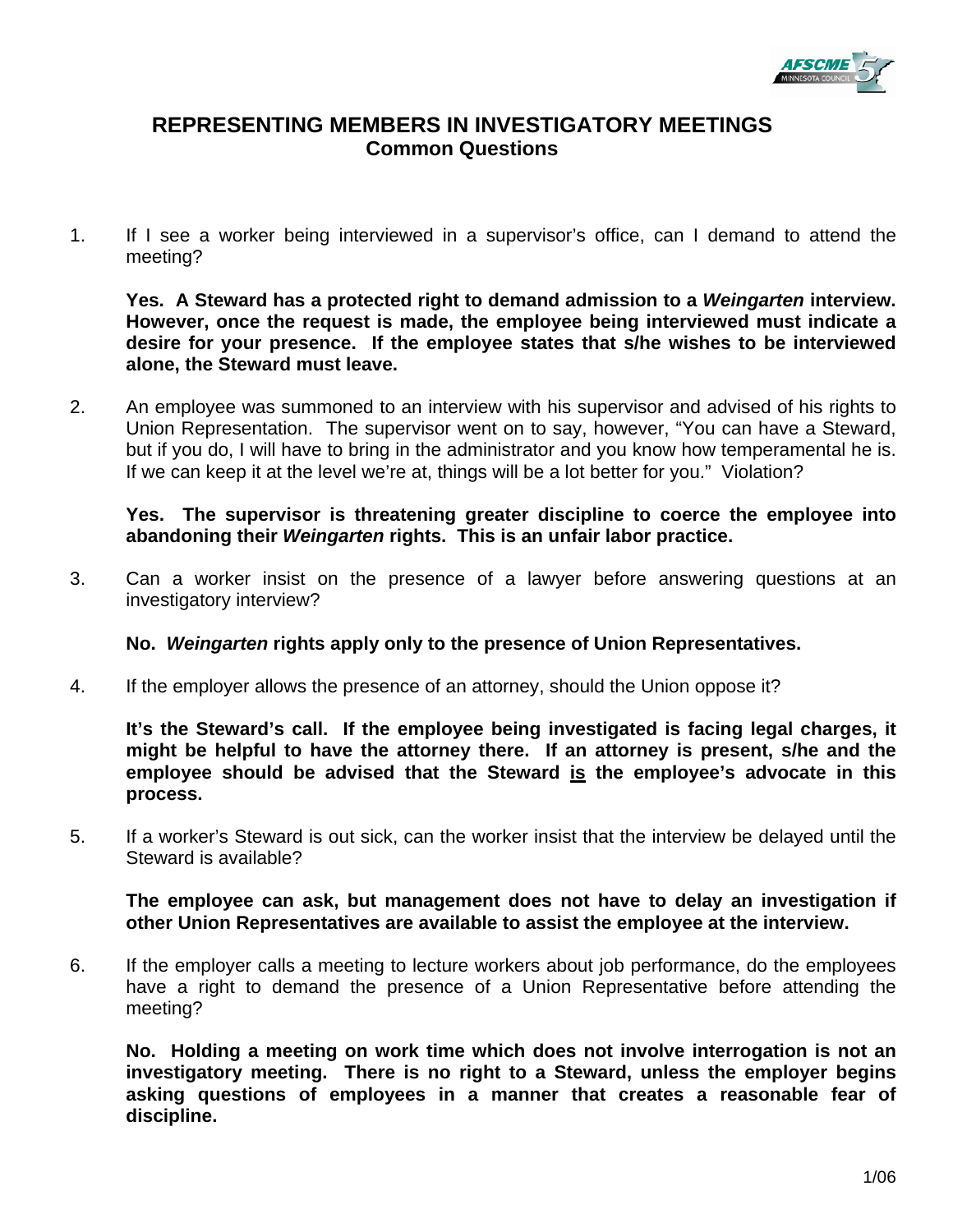

7. If the employer violates an employee's right to representation during an investigation, will the discipline be rescinded?

**Probably not. It can be argued as part of the just cause argument of fair and proper investigation, but it is unlikely that an arbitrator will sustain the grievance on that issue alone.** 

8. Does the Steward have the same legal status in an investigation as in a grievance meeting?

#### **No. The equality principle does not apply.**

9. If the Steward feels that the employer is using "rubber hose" tactics (unreasonable, threatening interrogation), can s/he terminate the meeting?

**Probably unwise to do so. The employee must cooperate with the investigation. The Steward can try to intervene to change the "tone" and keep the questions appropriate. Unless the tactics are so threatening that the employee feels unsafe, the Steward should try to get him/her through it as calmly as possible.** 

10. How should a Steward respond if the investigator does not allow the Steward to ask questions or caucus with the employee?

**Remind the investigator that the employee has these rights under the** *Weingarten* **law.** 

11. Can either side bring a tape recorder to the interview?

**As long as a tape or transcript is provided to the "other side," either party should be allowed to tape the interview. The employer may object, in which case the Steward and employee will need to decide that since it is the employer's meeting, wisdom might dictate that thorough notes might be a better alternative.** 

12. How does a Steward know where to draw the line on questions?

**A member has the right to Union Representation, either in person or by phone interview. Locals should, however, take measures to find and train enough employees to be Stewards that can handle investigations. Some Locals use "junior" Stewards, "information" Stewards, or Steward "advocates" to handle investigations.** 

13. What is a reasonable time to conduct an investigation? Can the employer take an undetermined amount of time and leave it open indefinitely?

**Most contracts do not specify a time frame win which investigations must be completed. A Steward should check the collective bargaining agreement as well as employer policies.**